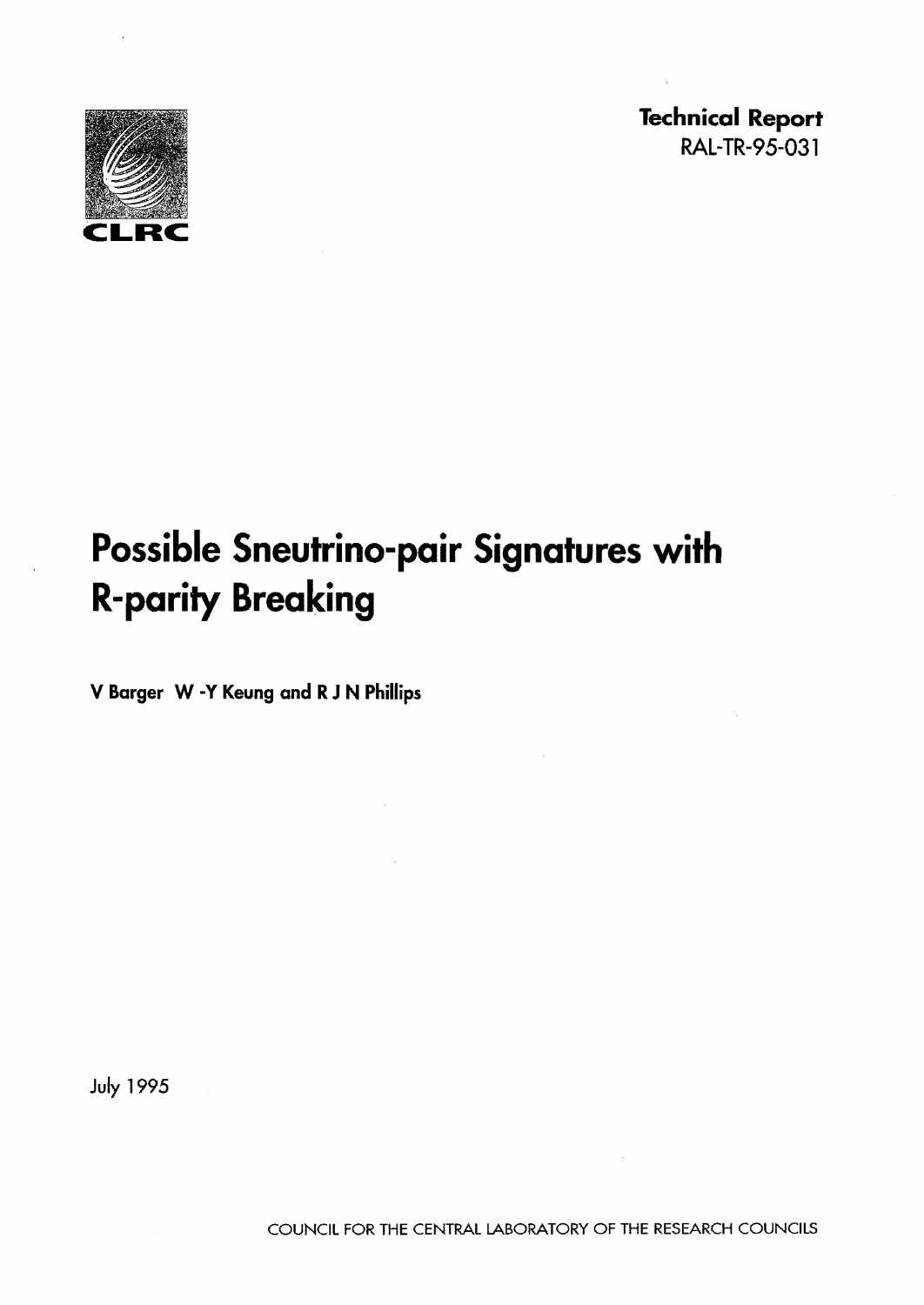### © **Council for the Central Laboratory of the Research Councils 1995**

Enquiries about copyright, reproduction and requests for additional copies of this report should be addressed to:

 $\bar{z}$ 

The Central Laboratory for the Research Councils Library and Information Services Rutherford Appleton Laboratory **Chilton** Didcot Oxfordshire OX11 OQX Tel: 01235445384 Fax: 01 235 446403 E-mail library@rl.ac.uk

**ISSN 1358-6254** 

Neither the Council nor the Laboratory accept any responsibility for loss or damage arising from the use of information contained in any of their reports or in any communication about their tests or investigations.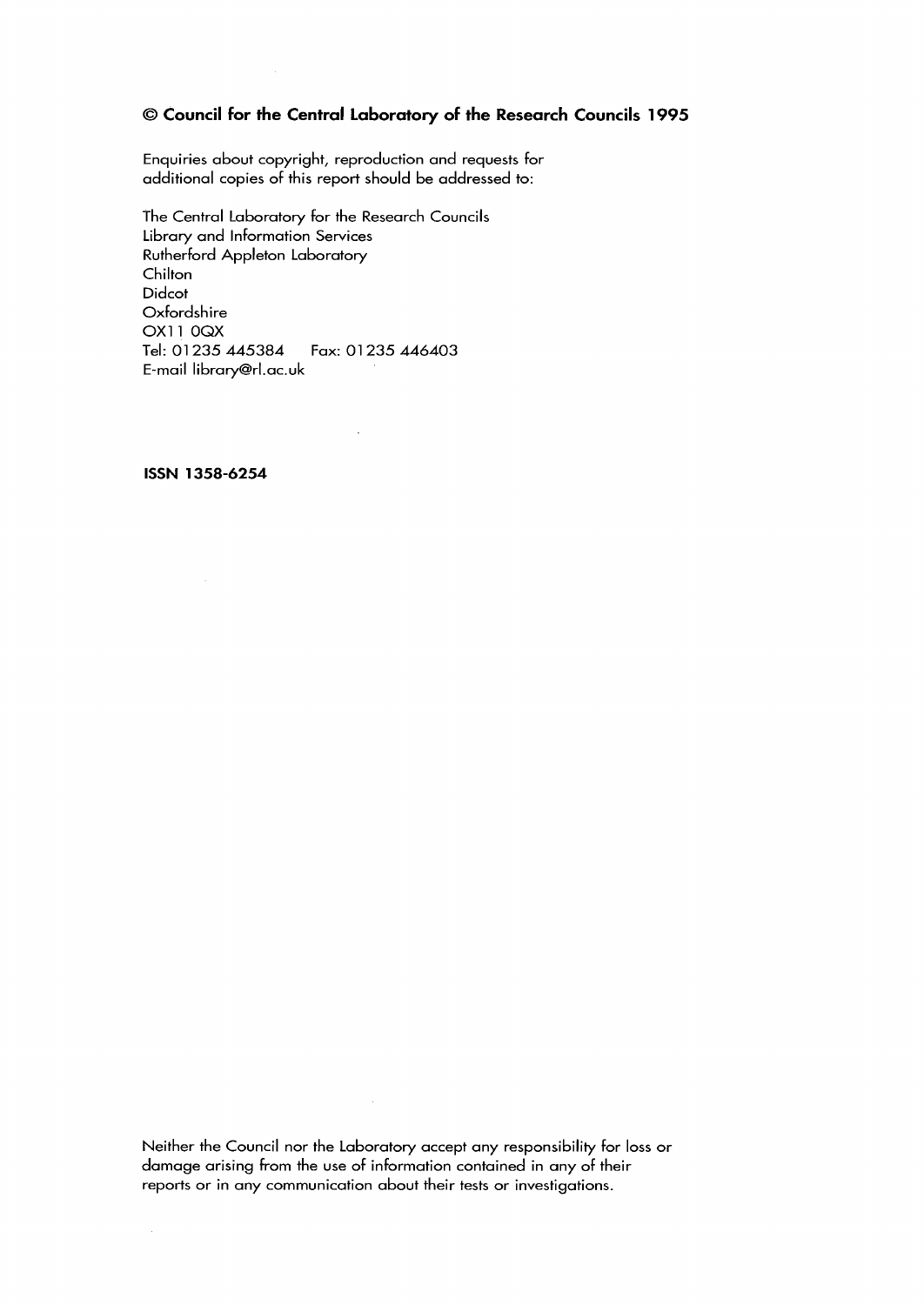# **UICHEP-TH/95-8 Rutherford Appleton laboratory RAL-TR-95-031**

**MADPH-95-903 hep-ph/9507426**  July 1995

# **Possible sneutrino-pair signatures with R-parity breaking**

V. Barger<sup>a</sup>, W.-Y. Keung<sup>b</sup> and R.J.N. Phillips<sup>c</sup>

<sup>a</sup> Physics Department, University of Wisconsin, Madison, WI 53706, USA b*Physics Department, University of illinois at Chicago, IL 60607-7059, USA* <sup>c</sup> Rutherford Appleton Laboratory, Chilton, Didcot, Oxon OX11 0QX, UK

#### Abstract

If sneutrinos are the lightest supersymmetry partners and R-parity is not conserved, the process  $e^+e^- \rightarrow \bar{\bar{\nu}}\bar{\nu}$  can have striking signatures due to the decay modes  $\tilde{\nu} \rightarrow \ell^+ \ell'^-$  or  $\tilde{\nu} \rightarrow q\bar{q}'$ . We present cross section formulas and discuss event rates and detection at the upgraded  $e^+e^-$  collider LEP. Four-lepton signals should be detectable up to sneutrino mass  $\tilde{m}_{\nu} = 80$  GeV and maybe beyond; four-jet signals should be detectable up to  $\tilde{m}_{\nu} = 70$  GeV, but would probably be obscured thereafter by *WW* background.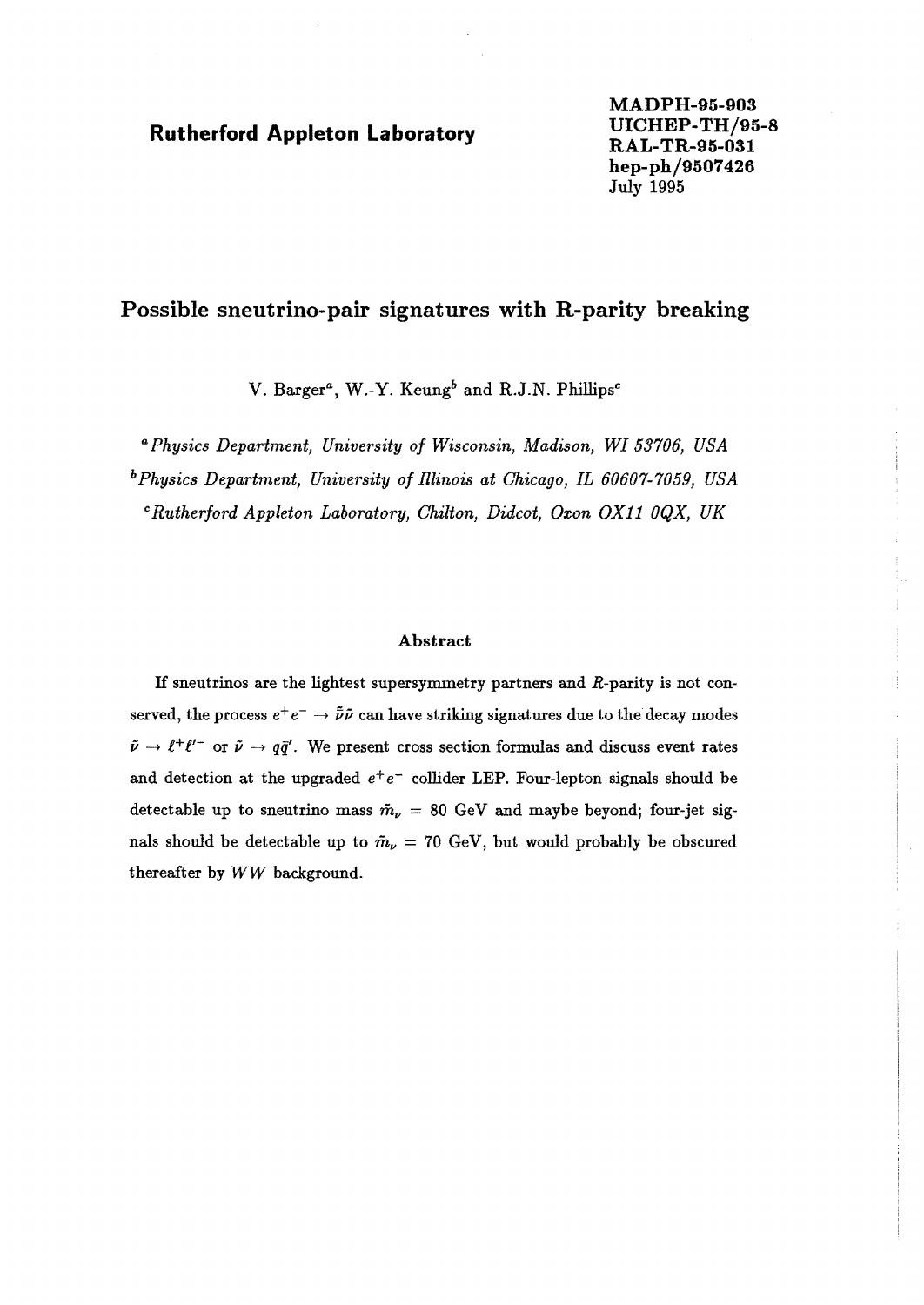Searches for supersymmetry (SUSY) particles depend considerably on the identity of the lightest SUSY partner (LSP), usually believed to be a neutralino[1]. Stable sneutrinos  $\tilde{\nu}$  are strongly disfavored as LSP candidates, by a combination of constraints from  $Z$ decay [2] that nowadays give mass  $\tilde{m}_{\nu} \gtrsim M_Z/2$  [3] and galactic dark-matter searches that together exclude the range 4 GeV  $< \tilde{m}_{\nu} < 1$  TeV [4,5]. But in the presence of R-parity violation  $(RPV)[6-10]$  the LSP can be unstable and sneutrinos are credible candidates once more; indeed the literature contains examples of SUSY-GUT parameter sets that lead to sneutrinos as LSP, either without[11] or with[12] RPV effects in the evolution equations. In the present paper we discuss and calculate the SUSY signals that will arise at an  $e^+e^-$  collider from the SUSY threshold process

$$
e^+e^- \to \tilde{\bar{\nu}}_{\alpha}\tilde{\nu}_{\alpha} \quad (\alpha = e, \mu, \tau), \tag{1}
$$

if approximately degenerate sneutrinos  $\tilde{\nu}_{\alpha}$  are the LSP and decay by RPV processes. We ignore single-SUSY-particle production[7 ,10], that can in principle take place with a lower threshold via RPV interactions, because the latter are either known [7,8] or suspected to have much much smaller couplings than the gauge couplings which control  $Eq.(1)$ .

Sneutrino pair production proceeds via t-channel exchange of charginos  $\chi_i^{\pm}$  (for  $e^-_L e^+_R \rightarrow$  $\tilde{\nu}_e \tilde{\bar{\nu}}_e$  only) and via s-channel Z exchange, that together give the helicity amplitudes

$$
\mathcal{M}(e^-_L e^+_R \to \tilde{\nu}_e \tilde{\bar{\nu}}_e) = \frac{e^2 \beta s \sin \theta}{2 \sin^2 \theta_W} \left( \frac{\cos^2 \gamma_R}{t - m_{\chi_1^+}^2} + \frac{\sin^2 \gamma_R}{t - m_{\chi_2^+}^2} + \frac{-\frac{1}{2} + \sin^2 \theta_W}{\cos^2 \theta_W (s - M_Z^2)} \right), \quad (2)
$$

$$
\mathcal{M}(e_L^- e_R^+ \to \tilde{\nu}_\alpha \tilde{\bar{\nu}}_\alpha) = \frac{e^2 \beta s \sin \theta}{2 \sin^2 \theta_W} \left( \frac{-\frac{1}{2} + \sin^2 \theta_W}{\cos^2 \theta_W (s - M_Z^2)} \right) \quad (\alpha = \mu, \tau), \tag{3}
$$

$$
\mathcal{M}(e_R^- e_L^+ \to \tilde{\nu}_\alpha \tilde{\bar{\nu}}_\alpha) = \frac{e^2 \beta s \sin \theta}{2 \sin^2 \theta_W} \left( \frac{\tan^2 \theta_W}{s - M_Z^2} \right) \quad (\alpha = e, \mu, \tau). \tag{4}
$$

Here  $\theta$  is the CM polar scattering angle,  $m_{\chi^+}$  are the chargino masses (i = 1 is the lightest), while  $\cos^2 \gamma_R$  is the mixing probability of the wino component in the lightest chargino;  $\beta = \sqrt{1 - 4\tilde{m}_{\nu}^2/s}$  is the sneutrino CM velocity, s and t are the usual invariant squares of energy and momentum transfer,  $\theta_W$  is the weak angle. The differential cross section is then defined by  $d\sigma/d\cos\theta = \Sigma |\mathcal{M}|^2 \beta/(128\pi s)$ ; we note that it contains an overall factor  $\sin^2\theta$ , favoring wide angles with good experimental acceptance, well away from the beam-pipe. Figure 1 shows the integrated cross sections for energies  $s = 140, 160, 175, 190 \text{ GeV}$ , soon to be explored in successive upgrades of the LEP collider at CERN, for a range of  $\tilde{m}_{\nu}$  values with  $\cos^2 \gamma_R \simeq 1$  and  $m_{\chi} = 2\tilde{m}_{\nu}$  (envisaging a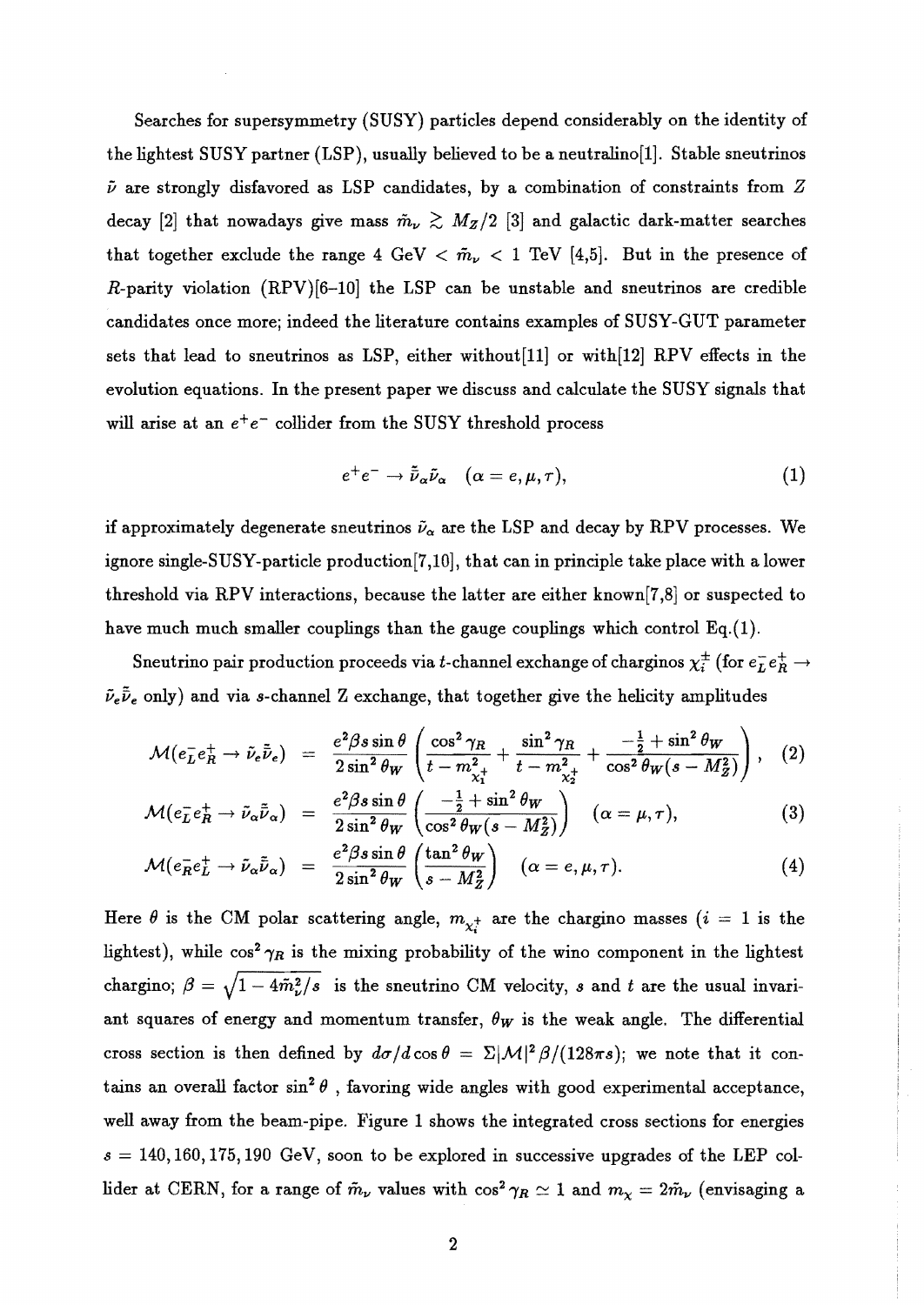scenario with the LSP mass  $\tilde{m}_{\nu}$  close to the lightest neutralino mass  $m_{\chi_1^0}$  and with the lightest chargino mass  $m_{\chi_1^+} \simeq 2m_{\chi_1^0}$  as in many models). We note that  $\tilde{\nu}_e \tilde{\nu}_e$  production is considerably enhanced above  $\bar{\tilde{\nu}}_{\mu} \tilde{\nu}_{\mu}$  and  $\bar{\tilde{\nu}}_{\tau} \tilde{\nu}_{\tau}$  production, due to the chargino-exchange contribution (with constructive interference). Adding all three flavors, Fig.l indicates about 500 (75) events per 100  $pb^{-1}$  luminosity at  $\sqrt{s} = 190$  GeV, for  $\tilde{m}_{\nu} = 50 (80)$ GeV, which should be enough to establish a clear signal in this mass range and possibly beyond, modulo detection efficiency and background questions discussed below.

If a sneutrino is the LSP, it can only decay by RPV. With the particle content of the minimal SUSY-SM (MSSM), the most general gauge- and SUSY-invariant Lagrangian includes the following terms that can mediate sneutrino decays[6]

$$
\mathcal{L}_{RPV} = \lambda_{ijk} L_i L_j E_k^c + \lambda'_{ijk} L_i Q_j D_k^c, \tag{5}
$$

where  $L_i$  and  $E_i^c$  are the (left-handed) lepton doublet and antilepton singlet chiral superfields (with generation index i), while  $Q_i$  and  $D_i^c$  are the quark doublet and charge-1/3 antiquark singlet superfields. Antisymmetry gives  $\lambda_{ijk} = -\lambda_{jik}$ . In the MSSM these terms are all conventionally forbidden by a multiplicative symmetry called R-parity  $(R_p)$ , with  $R_p = 1$  for all SM particles and  $R_p = -1$  for their SUSY partners, in order to prevent rapid proton decay. However, proton decay is forbidden if there are no additional  $B$ -violating terms, in which case either or both classes of  $L$ -violating terms above are allowed. Each such RPV term provides a possible decay channel into SM fermions as follows:

$$
\lambda_{ijk} \Rightarrow \tilde{\nu}_i \to \ell_{jR}^+ \ell_{kR}^- , \quad \tilde{\nu}_j \to \ell_{iR}^+ \ell_{kR}^- , \tag{6}
$$

$$
\lambda'_{ijk} \Rightarrow \tilde{\nu}_i \rightarrow \bar{d}_{jR} d_{kR}, \tag{7}
$$

together with the charge-conjugate channels. The corresponding decay widths are therefore

$$
\Gamma(\tilde{\nu}_i \to \ell_j^+ \ell_k^-) = \lambda_{ijk}^2 \tilde{m}_{\nu}/(16\pi), \quad \Gamma(\tilde{\nu}_i \to \bar{d}_j d_k) = 3\lambda_{ijk}^{'2} \tilde{m}_{\nu}/(16\pi), \tag{8}
$$

neglecting the lepton and quark masses. The requirement that  $\tilde{\nu}$  decays within the detector (typically within 1 m) translates into

$$
\lambda^2 \left( \text{or } 3\lambda^{\prime 2} \right) \gtrsim \beta \gamma \left( \text{GeV}/\tilde{m}_{\nu} \right) \times 10^{-14}, \tag{9}
$$

where  $\beta \gamma = \sqrt{s/(4\tilde{m}_{\nu}^2) - 1}$  is the appropriate sneutrino Lorentz factor and  $\lambda$  (or  $\lambda'$ ) denotes the coupling of the dominant decay process in Eq.(6) (or Eq.(7)). For the energies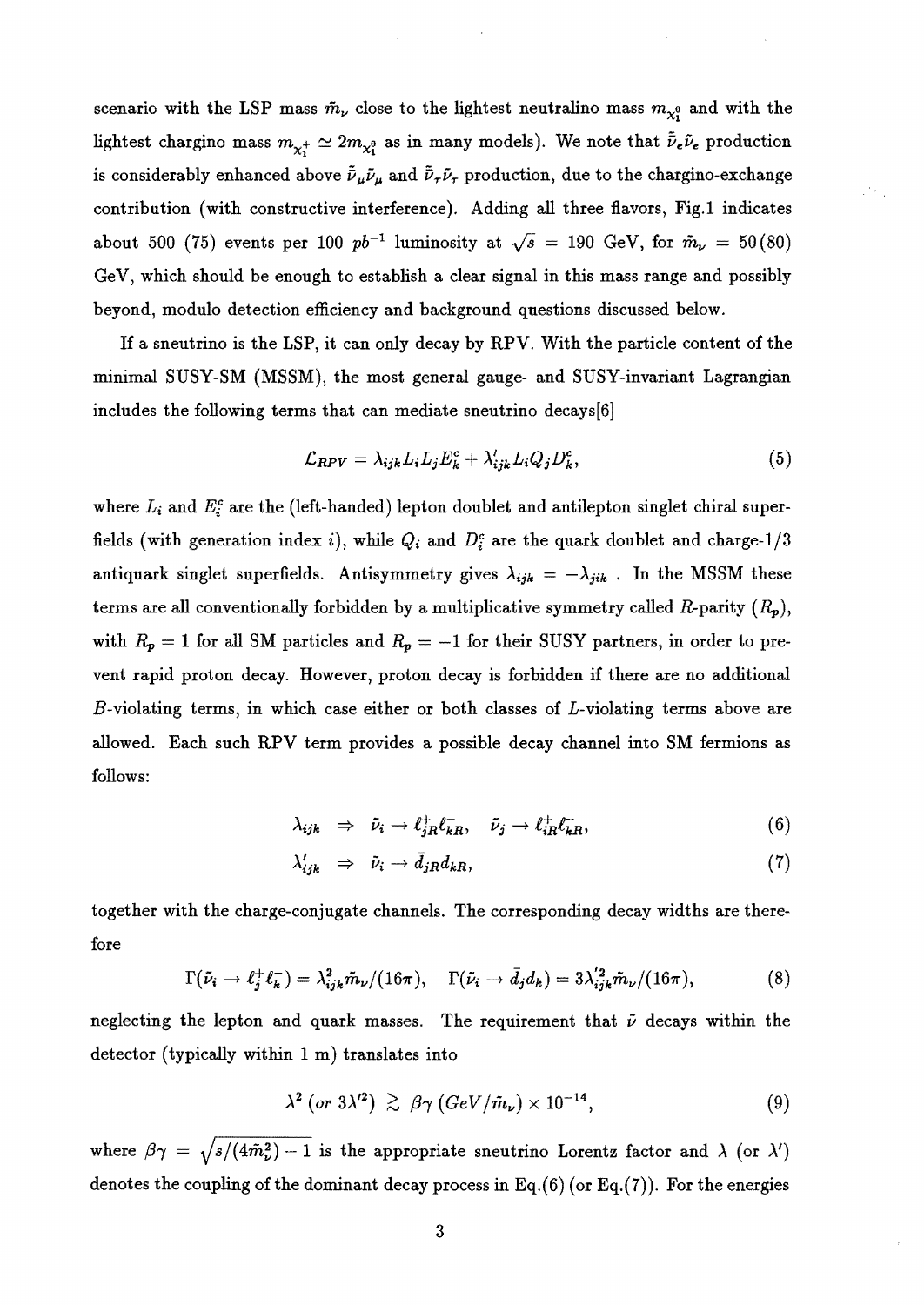and masses of present interest, where Fig.1 shows appreciable cross sections, this implies very weak lower bounds  $|\lambda|, |\lambda'| \gtrsim 10^{-8}$  on the dominant couplings. We shall assume that all sneutrino flavors are near-degenerate and all decay directly by one of the RPV couplings above, neglecting  $R_p$ -conserving decays of heavier sneutrinos to the lightest sneutrino that are suppressed by phase-space and loop factors [but the latter decays would have very similar signatures anyway, with very little extra activity from the cascade process].

The alternative decay modes of Eqs.(6 -7) give quite distinctive signatures, that we now discuss.

(a) *LLE<sup>c</sup>*-mediated decays: Eq.(6). Each sneutrino decays to two charged leptons, not necessarily of the same flavor; e.g. the coupling  $\lambda_{121}$  would give

$$
\tilde{\nu}_e \rightarrow \mu^+ e^- , \qquad e^+ e^- \rightarrow \tilde{\nu}_e \tilde{\nu}_e \rightarrow (\mu^- e^+) (\mu^+ e^- ) , \qquad (10)
$$

$$
\tilde{\nu}_{\mu} \rightarrow e^+e^-, \qquad e^+e^- \rightarrow \tilde{\nu}_{\mu}\tilde{\nu}_{\mu} \rightarrow (e^-e^+)(e^+e^-), \tag{11}
$$

Note that no invisible  $\tilde{\nu}_i \rightarrow \nu_j \nu_k$  modes are accessed at tree level. Four-lepton final states like Eq.(10), with no missing energy and two invariant-mass constraints  $m(\mu^-e^+)$  =  $m(\mu^+e^-) = \tilde{m}_{\nu e}$  would be very striking and easily separated from SM backgrounds, that are small of order  $\alpha^4$  and mostly contain low-mass QED pairs; the sum of  $e^+e^- \rightarrow$  $ZZ \rightarrow (\ell\ell)(\ell\ell)$  backgrounds is  $\lesssim 10^{-2}pb$ . Final states like Eq.(11) would be similarly constrained, but with an ambiguity in the  $e^+e^-$  pairing to be resolved by mass matching. Analogous final states containing two  $\tau$  leptons could be identified (including the  $\tau^{\pm}$  charges) with good efficiency from the narrow few-prong  $\tau$ -decay topologies and/or displaced decay vertices. The directions of the tau momentum vectors would be approximately measurable and their magnitudes could be reconstructed from overall energy and momentum conservation[13]. Possible decays to four taus would also be recognizable and striking, but their reconstruction would be a zero-constraint fit with no protection against initial-state radiation corrections. **In** practice, in cases where the lepton pairing is ambiguous, one can select the pairing for which the two masses agree most closely and define their mean to be the best-fit sneutrino mass  $\tilde{m}_{\nu}(\ell^+\ell^-)$ .

(b) *LQDc-mediated* decays: Eq.(7). Each sneutrino decays to two charge-1/3 quarks, not necessarily of the same flavor, normally giving two jets. Flavor-tagging is possible for *b-jets,* but otherwise these modes are all essentially indistinguishable;

$$
\tilde{\nu}_{\alpha} \rightarrow j j, \quad e^+ e^- \rightarrow \tilde{\nu}_{\alpha} \tilde{\nu}_{\alpha} \rightarrow (j_1 j_2)(j_3 j_4), \qquad (12)
$$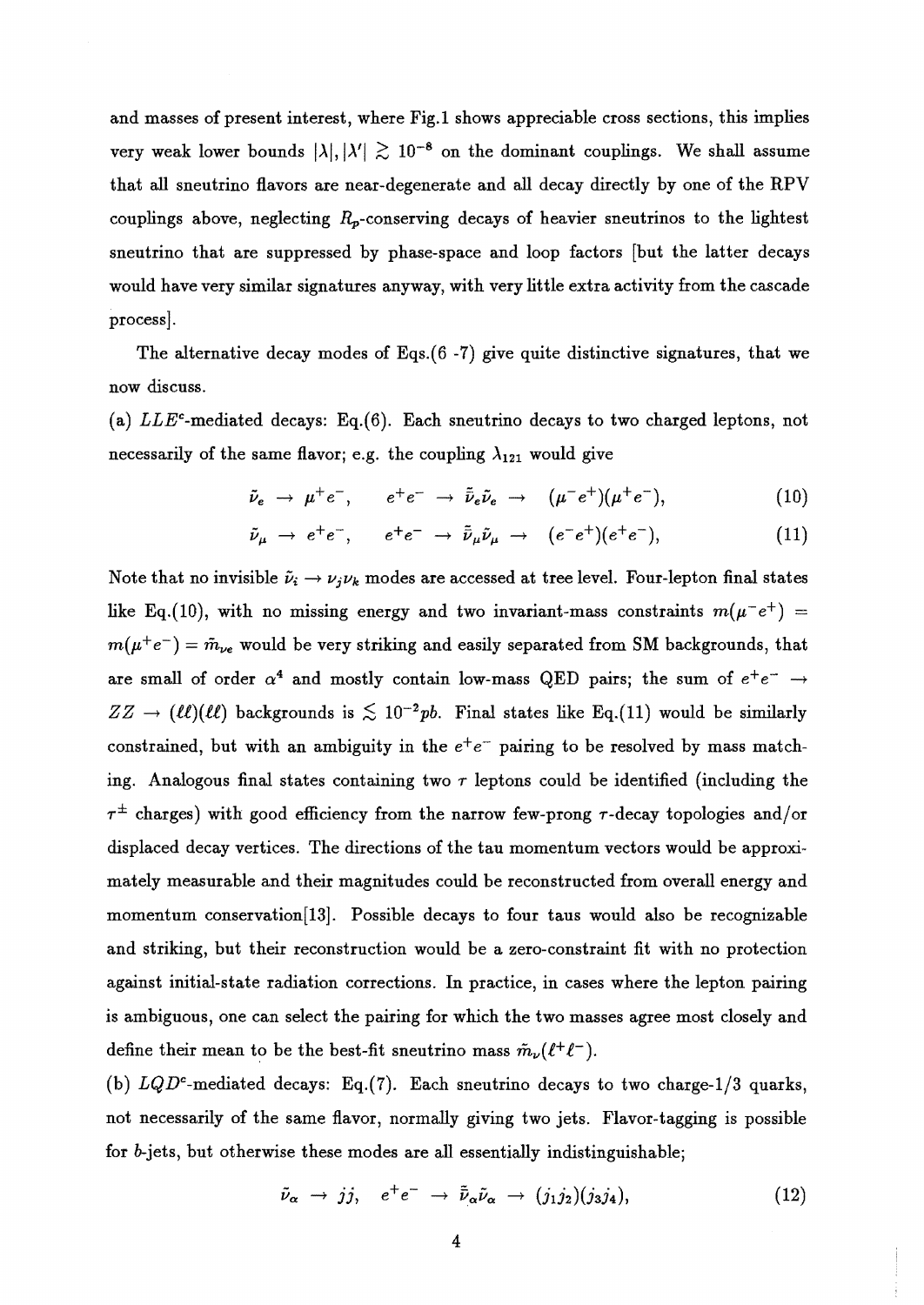The 4-jet final state of Eq.(12) has no missing energy (except from semileptonic decays within b-jets) and two invariant-mass constraints  $m(j_1j_2) = m(j_3j_4) = \tilde{m}_{\nu\alpha}$  to distinguish it from background. Of three possible dijet pairings, we should select the one where the dijet masses agree most closely, and define their mean to be the best-fit sneutrino mass  $\tilde{m}_{\nu}(jj)$ . QCD four-jet backgrounds are expected to be of order  $\alpha_s^2 \times \sigma(e^+e^- \to \bar{q}q) \sim 1$ pb, of which only a small fraction will accidentally satisfy the dijet mass constraint. Backgrounds from  $e^+e^- \rightarrow WW \rightarrow jjjj$  are bigger, rising from about 1.5 to 9 pb over the range  $\sqrt{s}$  = 160 - 190 GeV, but they obey their own dijet mass constraint  $m(j_1j_2) \simeq m(j_3j_4) \simeq M_W$  that can be used to identify and remove most of these events; however, they will obscure any sneutrino signal with  $\tilde{m}_{\nu}$  approaching  $M_W$ . It could be be advantageous to study decays like Eq.(12) at or below  $\sqrt{s}$  = 160 GeV where the WW background is relatively suppressed compared to lower-mass sneutrino signals. If the sneutrino signal happens to contain a  $b$ -jet, then  $b$ -tagging would also suppress the WW background (though a fraction of the much smaller  $e^+e^- \rightarrow ZZ$  background would survive).

(c) Mixed  $LLE<sup>c</sup>/LQD<sup>c</sup>$  decays. If the leading  $LLE<sup>c</sup>$  and  $LQD<sup>c</sup>$  decay modes have comparable rates, there will be some events where one sneutrino decays to two leptons while the other decays to two jets, giving

$$
e^+e^- \to \tilde{\bar{\nu}}_\alpha \tilde{\nu}_\alpha \to (\ell^+\ell'^-)(j_1j_2), \tag{13}
$$

with no missing energy (except sometimes with b-jets) and two invariant-mass constraints  $m(\ell^+\ell'-)=m(j_3j_4)=\tilde{m}_{\nu\alpha}$  to distinguish them from backgrounds, that are small anyway (the sum of  $e^+e^- \to ZZ \to (\ell\ell)(jj)$  backgrounds is  $\lesssim 0.1$  pb). Here  $\ell$  and  $\ell'$  denote e,  $\mu$ , or  $\tau$ . Cases with different lepton flavors would be especially striking and background-free. Although dilepton and dijet masses should agree within resolution, the former usually gives a sharper estimate of  $\tilde{m}_{\nu}$ .

(d) Displaced vertices. If the sneutrino mean decay length is of order  $0.1$ mm-1m (typically  $\lambda \sim 10^{-6} - 10^{-8}$  for cases of present interest), the two sneutrino decay vertices will usually be detect ably displaced from each other and from the beam-intersection spot, providing an important extra signature (modulo some complications in events with final taus). This signature would discriminate strongly against most SM backgrounds, including  $WW \rightarrow$ *4j.* 

To illustrate the invariant mass distributions, we impose typical gaussian resolution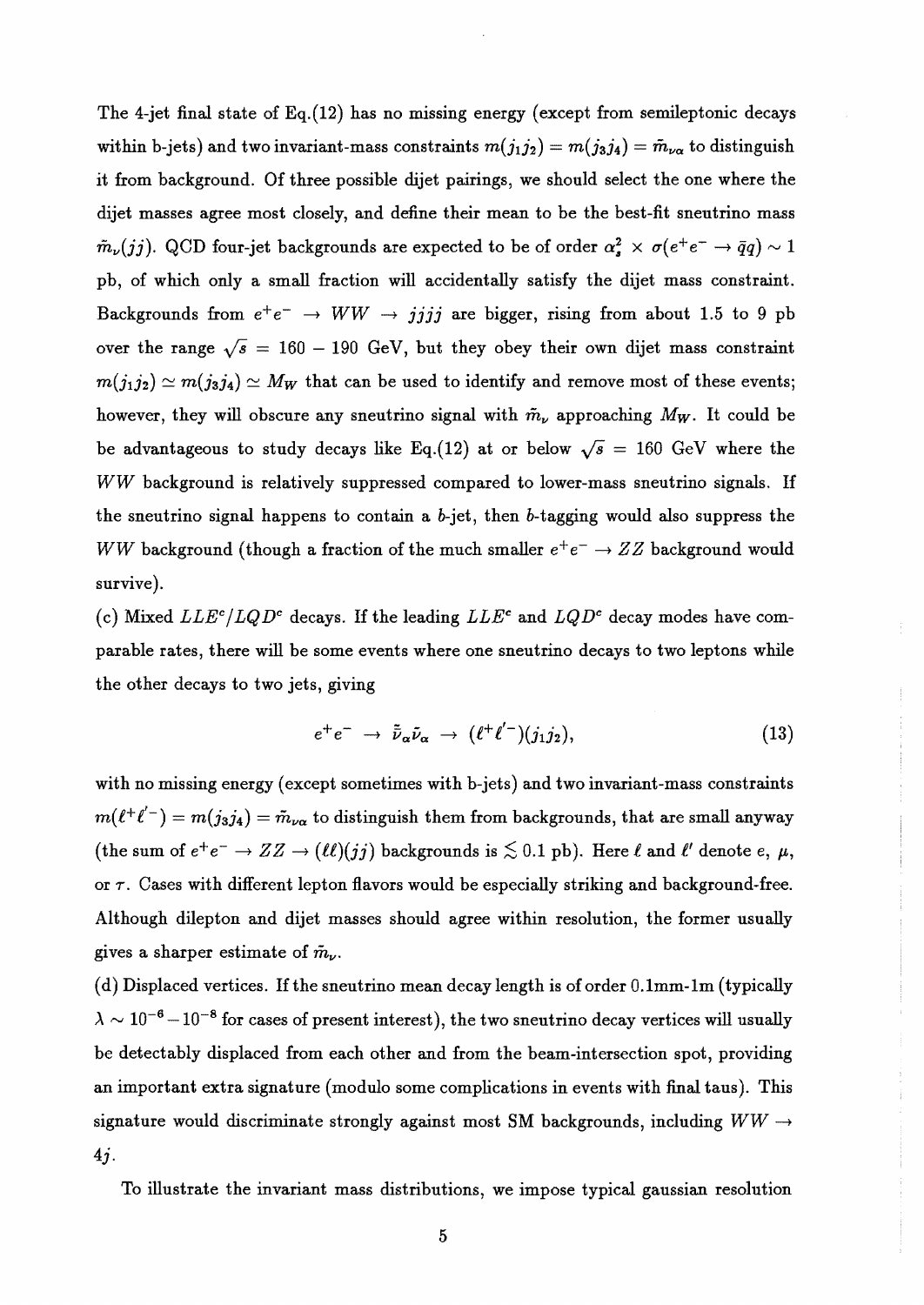smearing on energies E, with  $\Delta E = 0.2\sqrt{E/GeV}$  for leptons and  $\Delta E = 0.8\sqrt{E/GeV}$  for jets. We also impose semi-realistic cuts, requiring all leptons and quarks to have rapidities  $|\eta|$  < 2, energies  $E > 8$  GeV, and angular separations  $\theta_{ij} > 20^{\circ}$ . These cuts give about SO% acceptance for the examples we show. In the four-lepton and two-Iepton-two-jet channels, there is little or no ambiguity about the pairings and the resulting best-fit sneutrino mass distributions have clean narrow peaks, that it is unnecessary to illustrate explicitly. The four-jet channels however have potentially serious WW backgrounds. Figure 2 illustrates the distribution of best-fit sneutrino mass  $\tilde{m}_{\nu}(jj)$  in four-jet cases like Eq.(12), for  $\sqrt{s}$  = 175 GeV and  $\tilde{m}_{\nu e}$  = 50, 65, 80 GeV. The WW background is calculated from the Pythia Monte Carlo, with a correction for missing neutrinos from semileptonic c-decays in addition to the energy smearing and acceptance cuts above. We see that the  $\tilde{m}_{\nu} = 50$  GeV mass peak is well above background. Assuming integrated luminosity 100  $pb^{-1}$  and summing all three sneutrino flavors, the  $\tilde{m}_{\nu} = 65$  GeV case would predict a signal  $S \simeq 100$  events in the 60-70 GeV mass bin compared to a WW background  $B \simeq 60$  events, giving significance  $S/\sqrt{B} = 13$ . The  $\tilde{m}_{\nu} = 70$  GeV case would give only  $S \simeq 60$  with higher  $B \simeq 120$  and lower significance  $S/\sqrt{B} = 5$ ; this mass is about the limit for establishing a signal in the four-jet channel at  $\sqrt{s} = 175$  GeV. Significance would be slightly improved with  $\sqrt{s} = 190$  GeV instead, but high luminosity may be harder to achieve here.

If a  $\tilde{\nu}_{\mu} \to e^+e^-$  or  $\tilde{\nu}_{\tau} \to e^+e^-$  decay signal were to be established (via  $\lambda_{121}$  or  $\lambda_{131}$ coupling), it would imply a corresponding resonance [7] in the  $e^+e^- \rightarrow \tilde{\nu} \rightarrow e^+e^-$  channel - or indeed for  $e^+e^- \to \tilde{\nu} \to \mu^+\mu^-$  if both  $\lambda_{131}$  and  $\lambda_{232}$  were significant. Such a resonance would have a large peak cross section of order  $4\pi/\tilde{m}_{\nu}^2$ , four orders of magnitude above  $\sigma_{QED}(e^+e^- \rightarrow \mu^+\mu^-)$ , but a very narrow width; for the case  $\tilde{m}_{\nu} = 50$  GeV, the upper limits[7]  $\lambda_{121} \lesssim 0.04(m_{\tilde{e}}/100~GeV)$  and  $\lambda_{131} \lesssim 0.1(m_{\tilde{e}}/100~GeV)$  indicate a width of 10 MeV at best, and it could be very much smaller. If these couplings were indeed near their upper limits above, such a resonance could be detected by a suitable scanj indeed, the absence of corrections to Bhabha scattering at TRISTAN already imposes significant further limits[7] for  $\tilde{m}_{\nu} = 50 - 56$  GeV. But for smaller couplings,  $\lambda_{ijk} < 10^{-3}$  say, the width would be less than  $1 \text{ keV}$  giving five orders of magnitude suppression in a scanning bin of width 100 MeV, and the resonance signal would be lost. Similarly a hadronic decay signal  $\tilde{\nu} \to \bar{q}q'$  would imply the presence of  $\bar{q}q' \to \tilde{\nu} \to \bar{q}q'$  resonance contributions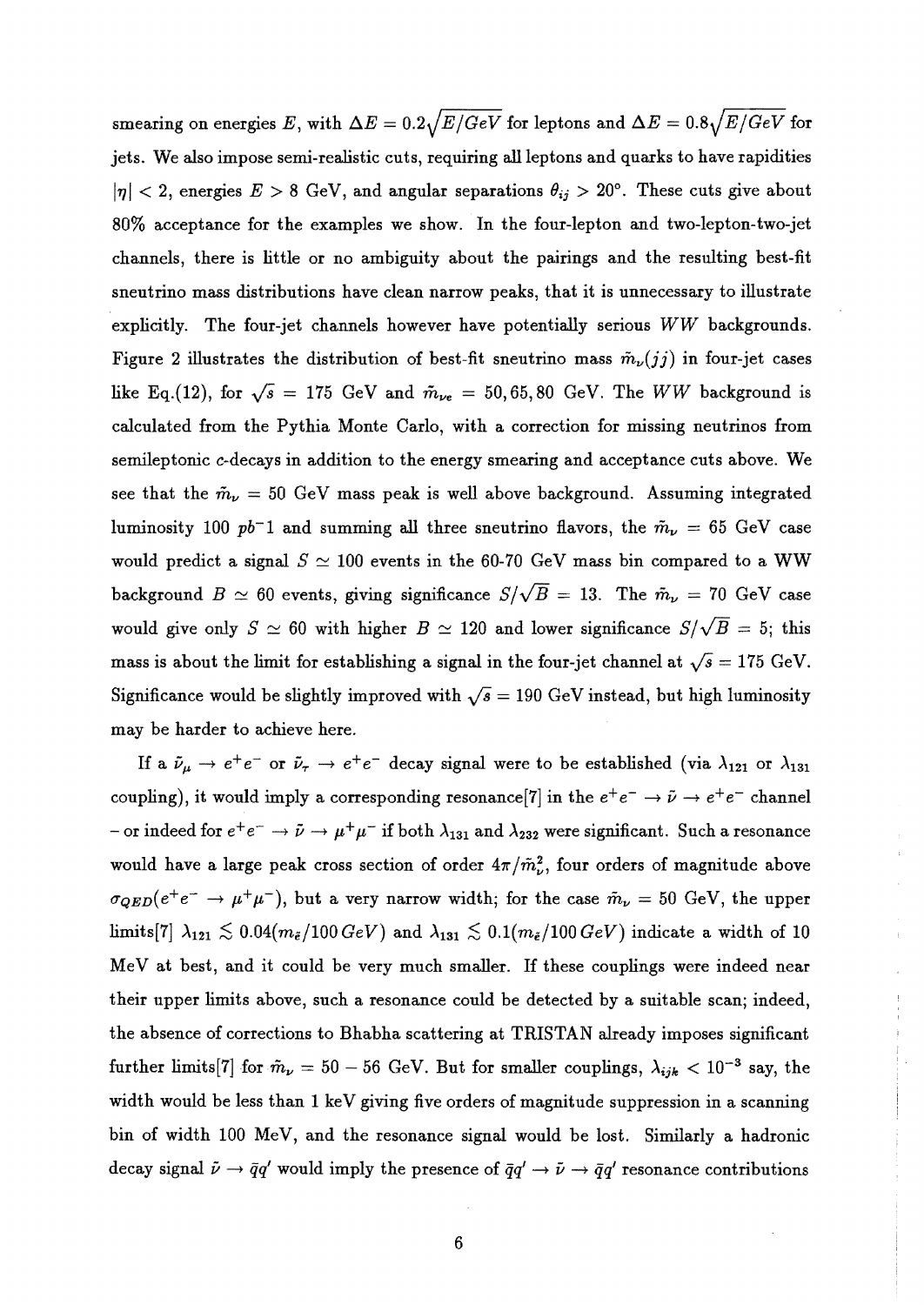in hadron collisions, but their narrow widths would make them much harder to detect than the SM  $\tilde{q}q \rightarrow Z \rightarrow \tilde{q}q$  signals, which are themselves quite difficult to detect.

Finally, we note that hadron colliders too can put constraints on our sneutrino=LSP scenario, not only through direct electroweak production of sneutrinos but more importantly by hadroproduction of squarks and gluinos that would decay eventually to LSP pairs and hence to components like Eq.(6) in each final state. Since no anomalous four-lepton production has been reported at hadron colliders, it would appear either that  $\tilde{\nu} \to e^+e^-, e^{\pm}\mu^{\mp}, \mu^+\mu^-$  are not dominant, or that squark and gluino production is strongly suppressed by high mass thresholds. On the other hand, decays  $\tilde{\nu} \to e^{\pm} \tau^{\mp}, \mu^{\pm} \tau^{\mp}$ with at least one tau lepton are not disfavored and neither are analogous hadronic decays like Eq.(7).

Our results may be summarized as follows.

(1) We have shown that sneutrino pair production with RPV decays can give substantial and distinctive four-lepton or four-jet and possibly dilepton-dijet signals at the future upgraded LEP collider, if the LSP is a sneutrino and sneutrinos have approximately degenerate mass  $\tilde{m}_{\nu} \lesssim 80 \text{ GeV}.$ 

(2) Production of  $\tilde{\nu}_e$  pairs gives the biggest signals;  $\tilde{\nu}_\mu$  and  $\tilde{\nu}_\tau$  signals are similar but could have different lepton/jet flavors (if all sneutrinos decay directly via RPV) or could be essentially the same (if heavier sneutrinos decay first to the LSP, with negligible emission of soft particles). All sneutrino signals will generally be indistinguishable in the four-jet modes, in the absence of jet-flavor tagging.

 $\tilde{m}_{\nu}$ , and may also possess displaced-decay-vertex signatures. (3) All signals have narrow dilepton and/or dijet invariant mass peaks at  $m(\ell^+\ell^-), m(jj) =$ 

(4) The signals are cleanest in the four-lepton channels  $(LLE<sup>c</sup>$ -dominated decays), where there is little SM background. In the four-jet channel the most serious background appears to be *WW* production, which is tolerable for  $\tilde{m}_{\nu} \lesssim 70$  GeV but obliterates signals near  $\tilde{m}_{\nu} = M_W$  (unless additional b-tag or displaced-vertex signatures are present).

(5) If a  $\tilde{\nu}_{\mu} \rightarrow e^+e^-$  or  $\tilde{\nu}_{\tau} \rightarrow e^+e^-$  decay signal were established, the corresponding  $e^+e^- \rightarrow \tilde{\nu}$  resonance signals [7] could be detectable via a dedicated scan at lower energy, but only if its coupling  $\lambda$  were not too far from the present upper limit. Possible  $\bar{q}q' \rightarrow \tilde{\nu} \rightarrow \bar{q}q'$  signals would be unfeasible to detect at hadron colliders.

(6) The absence of reported  $\ell_1 \ell_2 \ell_3 \ell_4$  signals  $(\ell_i = e, \mu)$  at hadron colliders, however,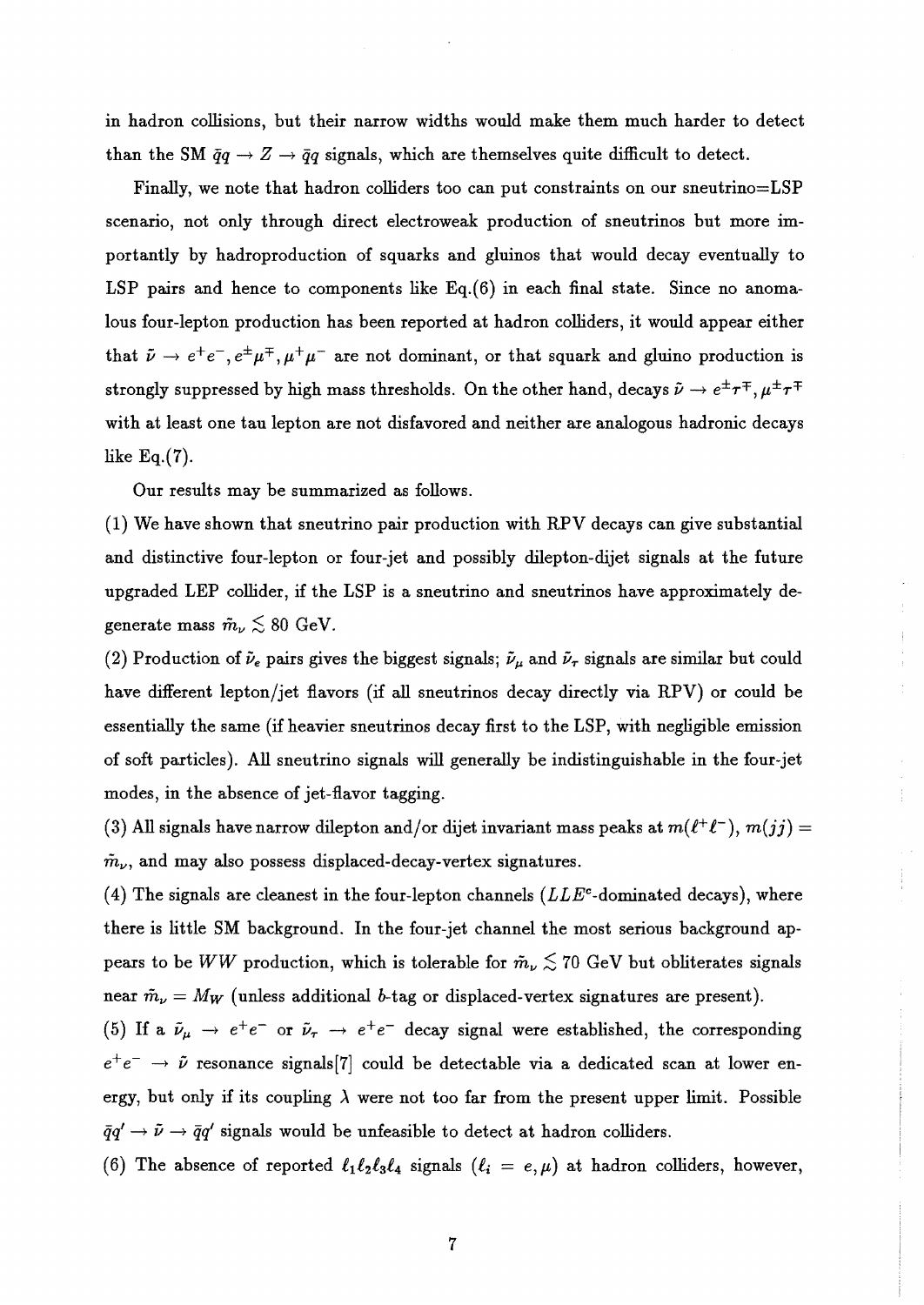suggests that  $\tilde{\nu} \rightarrow ee, e\mu, \mu\mu$  decays are unimportant, unless SUSY hadroproduction is suppressed by high mass thresholds.

#### **Acknowledgments**

We are grateful to Robert Sekulin for providing samples of  $e^+e^- \rightarrow WW \rightarrow 4j$  Monte Carlo events. RJNP thanks Gian Gopal for helpful conversations about LEP experimentation. This research was supported in part by the U.S. Department of Energy under Grants No. DE-FG02-95ER40896 and No. DE-FG02-84ER40173 and in part by the University of Wisconsin Research Committee with funds granted by the Wisconsin Alumni Research Foundation.

# **References**

- [1] For reviews see H.-P. Nilles, Phys. Rep. **110** (1984) Ii G.G. Ross, *Grand Unified Theories, Benjamin Cummings (1985); H.E. Haber and G.L. Kane, Phys. Rep. 117* (1985) 75.
- [2] H. Baer, M. Drees and X. Tata, Phys. Rev. D41 (1990) 3414.
- [3] The LEP collaborations ALEPH, DELPHI, L3 and OPAL, and the LEP Electroweak Working Group, CERN/PPE/94-187 (Nov.1994).
- [4] D.O. Caldwell et al, Phys. Rev. Lett. **61** (1988) 510; SPP. Ahlen et al, Phys. Lett. **B195** (1987) 603.
- [5] N. Sato et al, Phys. Rev. **D44** (1991) 2220.
- [6] C.S. Aulakh and R.N. Mohapatra, Phys. Lett. **B119,** 316 (1982); L.J. Hall and M. Suzuki, NucL Phys. **B231** (1984) 419; F. Zwirner, Phys. Lett. **B132** (1983) 103; S. Dawson, Nucl. Phys. **B261** (1985) 297. R. Barbieri and A. Masiero, Nucl. Phys. **B267** (1986) 679; S. Dimopoulos and L.J. Hall, Phys. Lett. **B207** (1987) 210; L. Hall, Mod. Phys. Lett. A5, 467 (1990); K.S. Babu and R.N. Mohapatra, Phys. Rev. **D42** (1990) 3778.
- [7] V. Barger, G.F. Giudice and T. Han, Phys. Rev. **D40** (1989) 2987.
- [8] K. Enqvist, A. Masiero and A. Riotto) Nucl. Phys. **B373** (1992) 95; G. Bhattacharyya, J. Ellis, and K. Sridhar, CERN-TH.7530/94 (hep-ph/9503264); G. Bhattacharyya, D. Choudhury and K. Sridhar, CERN-TH-95-89 (hep-ph/9504314).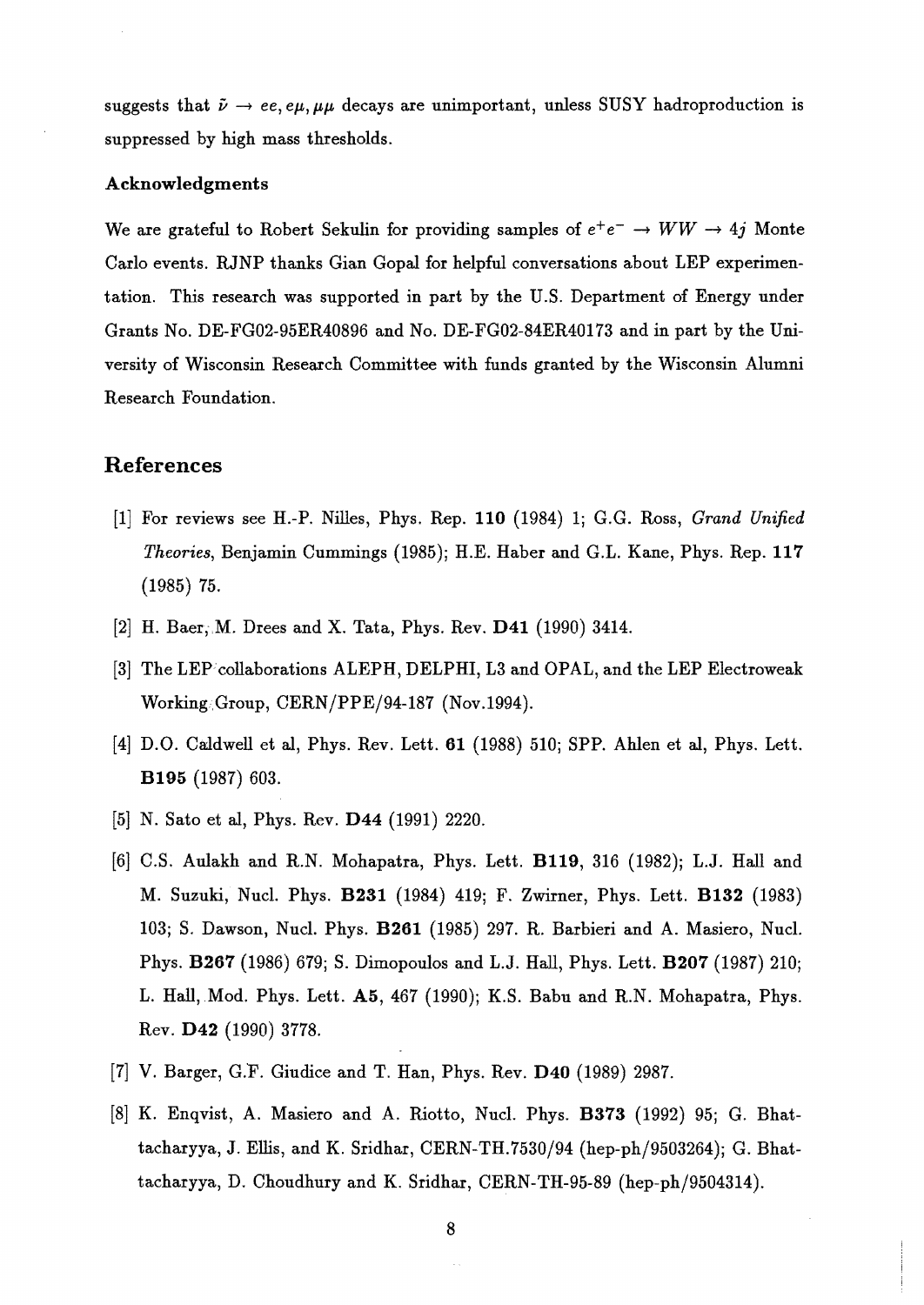- [9] H. Dreiner and G.G. Ross, Nucl. Phys. **B365** (1991) 597; H. Dreiner and R.J.N. Phillips, Nucl. Phys. **B367** (1991) 591; V. Barger *et al.,* Phys. Rev. **D50,**  4299 (1994); H. Baer, C. Kao and X. Tata, Phys. Rev. **D51** (1995) 2180.
- [10] H. Dreiner and S. Lola, Proc. of the Munich-Annecy-Hamburg Workshop on  $e^+e^$ collisions at 500 GeV (ed. P.M. Zerwas), DESY 92-123B, p.707; L. Roszkowski, Waikaloa Workshop talk, hep-ph/9309208; R. Godbole, P. Roy, and X. Tata, Nucl. Phys. **B401,** 67 (1993); V. Barger, W.-Y. Keung and R.J.N. Phillips, hepph/9506321.
- [11] see e.g. V. Barger, M.S. Berger and P. Ohmann, Phys. Rev. **D49** 4908 (1994).
- [12]  $J.$  McCurry, Oxford thesis (1993).
- [13] ALEPH collaboration, D. Decamp *et ai.,* Phys. Lett. **B265** (1991) 475; DELPHI collaboration, P. Abreu *et al.,* ibid **B245** (1990) 276; L3 collaboration, B. Adeva *et al.,* ibid **B251** (1990) 311; OPAL collaboration, M.Z. Akrawy *et al.,* Z. Phys. **C49**  (1991) 1.

# **Figures**

- 1. Integrated cross sections  $\sigma(e^+e^- \to \bar{\bar{\nu}}_\alpha \tilde{\nu}_\alpha)$  in pb versus sneutrino mass  $\tilde{m}_{\nu}$  for a range of LEP energies and different sneutrino flavors. For  $\tilde{\nu}_e$  pair production we assume the lightest chargino has mass  $m_{\chi} = 2\tilde{m}_{\nu}$  and mixing  $\cos^2 \gamma_R \simeq 1$ .
- 2. Best-fit dijet sneutrino mass distributions for  $\tilde{\nu}_e$  production at  $\sqrt{s} = 175$  GeV with  $\tilde{m}_{\nu e} = 50$ , 65, 80 GeV and four-jet final states like Eq.(12), after the resolution smearing and acceptance cuts described in the text. The principal background from  $WW \rightarrow 4j$  is shown for comparison.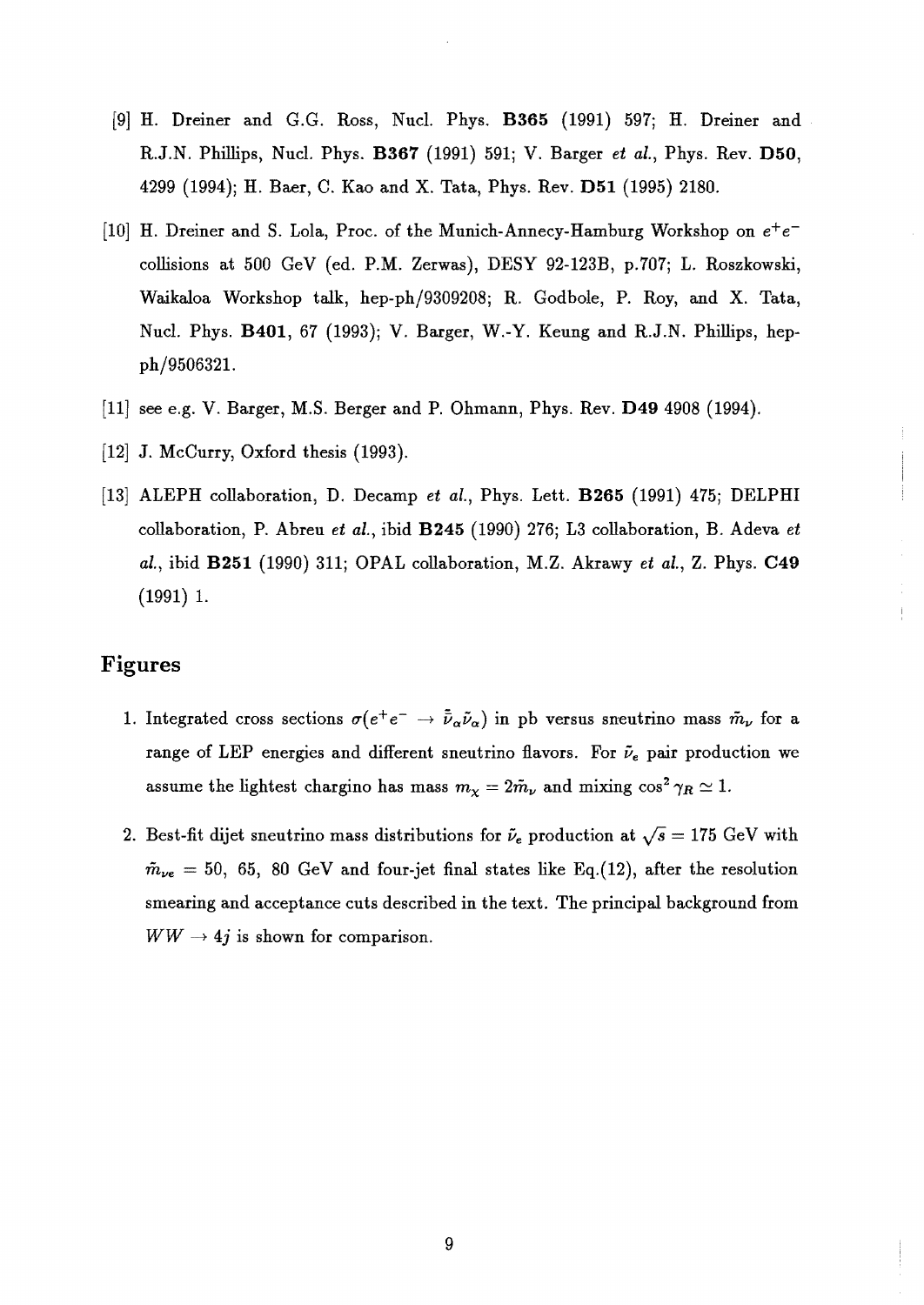

 $\alpha$  (e\_e\_  $\rightarrow \alpha^{\alpha}$  ) (pp)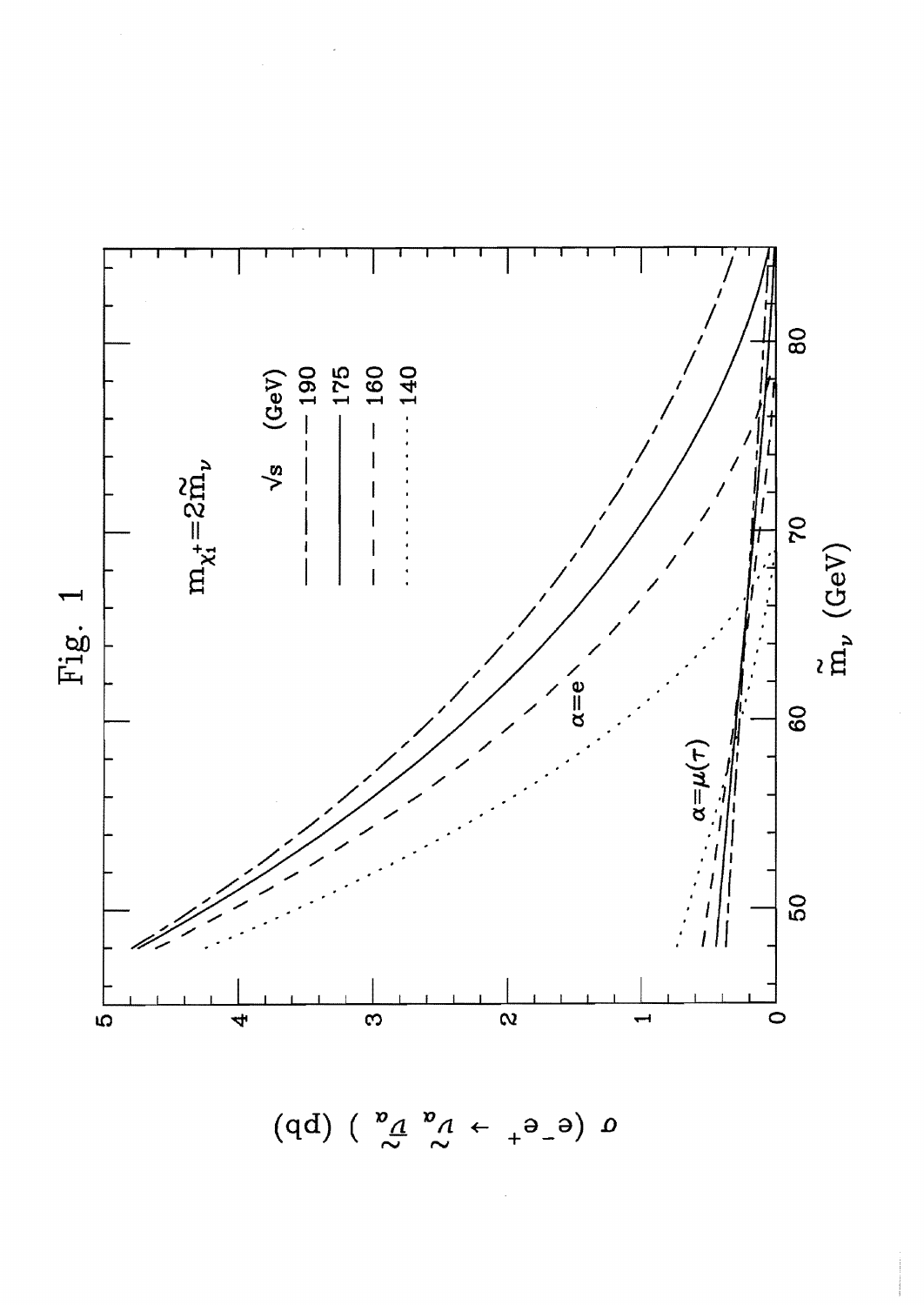